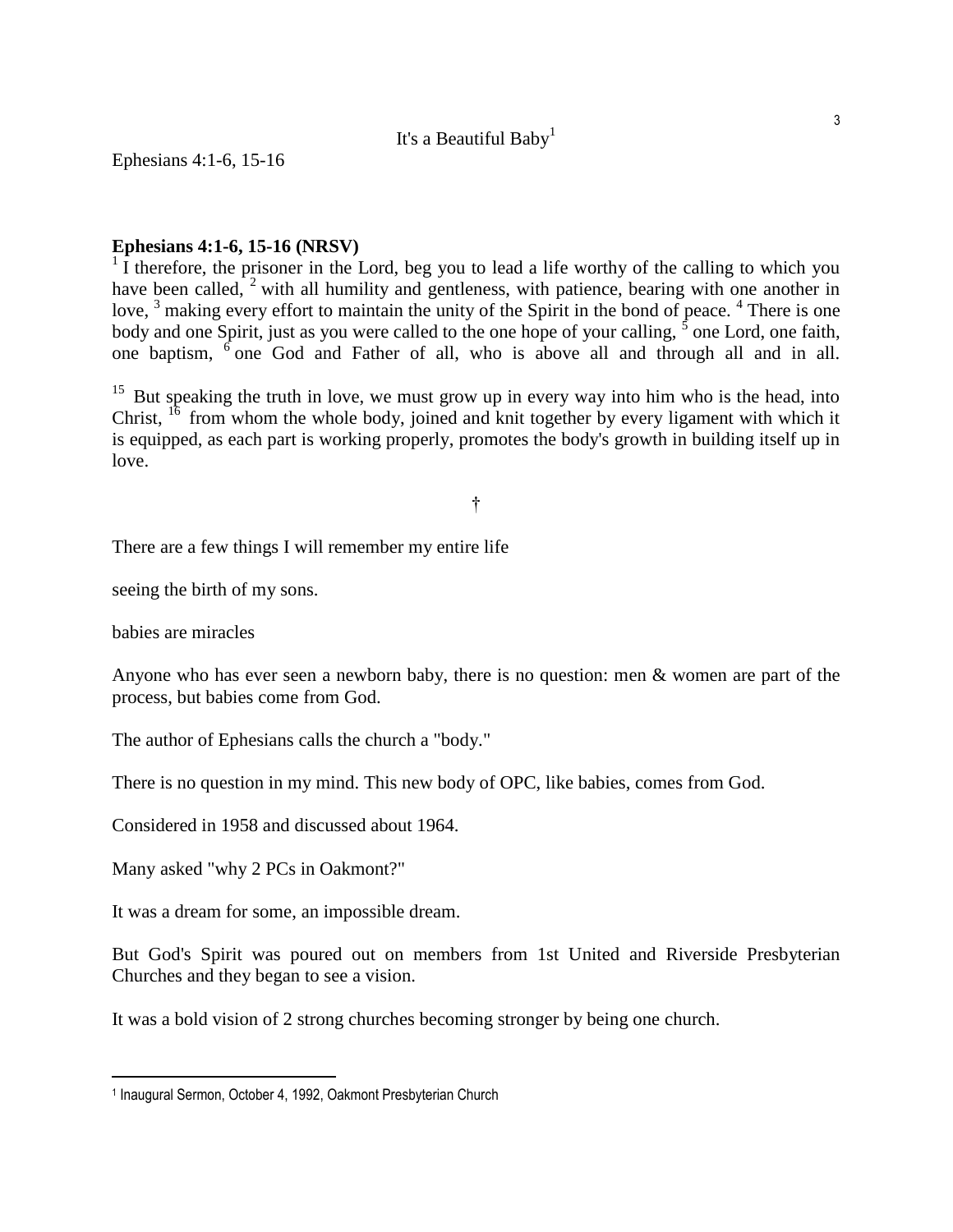This new church was conceived 9 months ago.

It grew and matured w/ a healthy diet of study and discussion.

There was a question whether it would ever reach full term  $\&$  be delivered.

After intense labor, this new body was born 3 weeks ago, and we bring it home today.

As I look around I think "it is a beautiful baby church".

Ephesians speaks powerfully to us of God's plan for this new body of Christ.

"God chose us in Christ before the fourndation of the world...."

"Christ has made known to us in all wisdom & insight the mystery of God's will....to unite all things in him, things in heaven & things on earth."

As we bring it home, we are not naieve about what newborns require and what this new church requires.

Several days after bringing baby home, you feel that you'll never sleep again and that you'll be feeding junior and changing diapers for the rest of your life.

1st week is traumatic.

I was never so thankful to see anyone as I was to see my mother-in-law arrive a week after delivery.

At birth of the new OPC we acknowledge this newborn brings challenges and requires the same kind of loving care.

2 histories 2 traditions Developing into 1 new identity

There is little time for admiration. Committees need formed. The sick need to be visited. The baby's budget needs changed.

Ephesians seems like the first letter written to this newborn OPC:

"I therefore, a prisoner for the Lord, beg you to lead a life worthy of the calling to which you have been called, with all lowliness and meekness, with patience, forbearing one another in love, eager to maintain the unity of the Spriit in the bond of peace."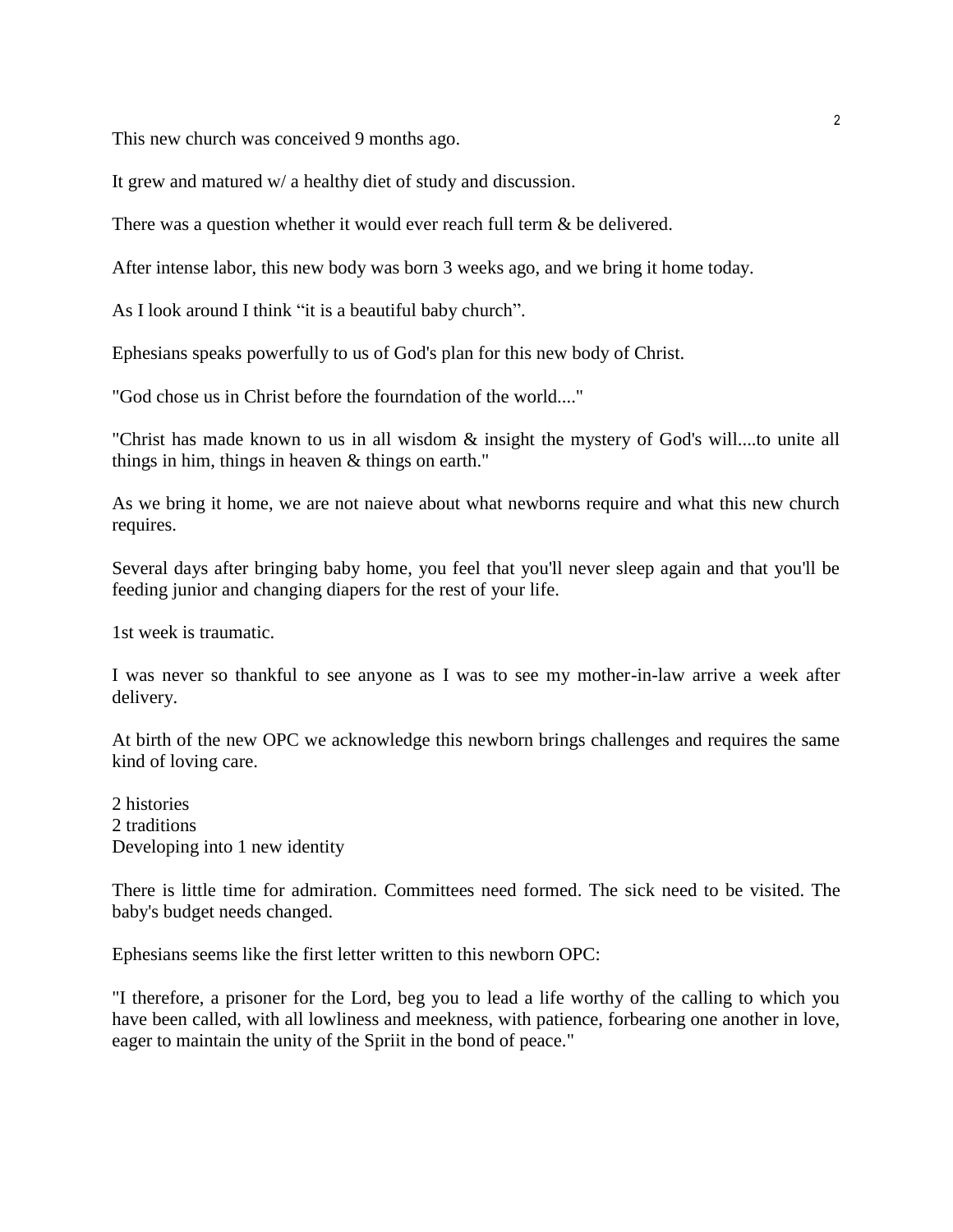We stand and see a miracle.

Friends, this is a miracle and it is up to us to nurture it that it may grow and mature.

Lowliness & meekness will help us avoid pride which divides rather than unites.

It helps us remain flexible when great flexibility is needed.

Forbearance is important.

Some have said, it feels strange. It does.

New relationships need to be established, trust developed, and respect built.

We don't understand everything about each other and some things seem odd.

I noticed a gurney in the room where the offering is counted. I assume treasure is greatly affected by your offering.

Recently, I saw a member standing next to a pew. She was inspecting the padding on the pew. I fully expected that she would kick the pew to see if it were solid. I could not tell if she was planning to sit in it or buy it?

Lowliness, meekness, & forbearance will help this new body grow.

We are as responsible for its well-being as are parents of a baby. Sometimes Don and I have felt like parents - we're not sure who's the mother and whose the father, but I'm glad that we're working together and we do work well teogether.

Former RPC members take time to get to know this man. He has great experience and the highest commitment to the new church.

Former FUP members - you got a new church and a second pastor.

lets sit down for coffee & talk.

We are all the members of this new body with the same goal in mind - the health  $\&$  growth of this new chruch.

That was evident at the 1st staff meeting confident that we'll develop into a real team.

quality of people working for the good of this church.

I'm encouraged about our taking care of this new body.